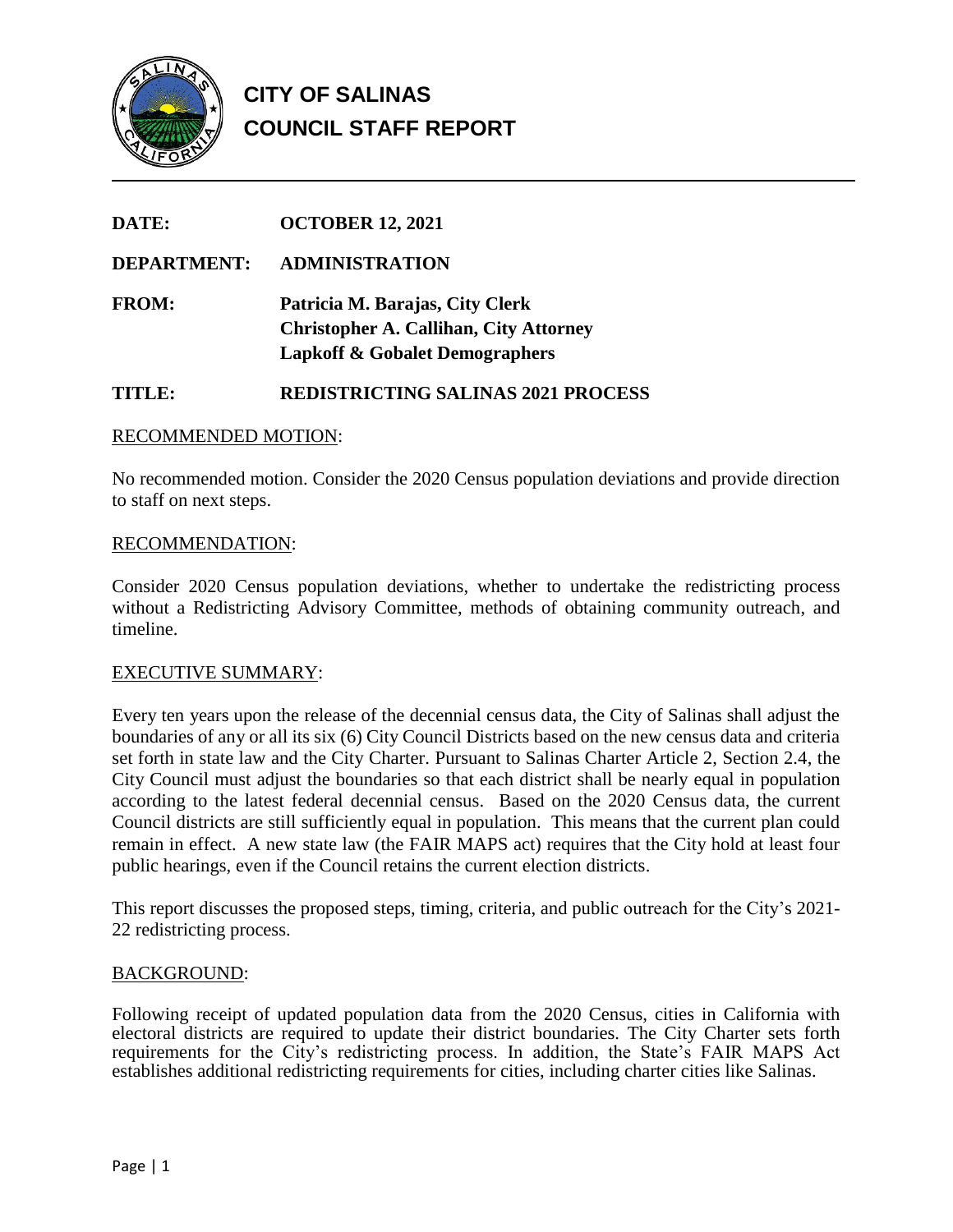In 2011 the City Council established a Redistricting Advisory Committee to receive public input and recommend new district boundaries. The City Council may establish a similar Advisory Committee for the 2021-22 redistricting process if the Council wishes to consider adjusted district boundaries. An Advisory Redistricting Committee application process, member qualifications, and appointments will need to be established by the Council. State law prohibits any elected official of the City, or a family member, staff member, or paid campaign staff of an elected official of the City to be appointed to the Committee. The Committee's primary role is to receive public input and provide recommendations to City Council about draft maps. The City Council, however, is not required to accept the Committee's recommendation nor to establish a committee.

The State of California adopted the Fair and Inclusive Redistricting for Municipalities and Political Subdivisions ("FAIR MAPS") Act. The Act established additional requirements for cities, including charter cities, when redistricting. These requirements direct the City to (1) hold a series of public hearings, (2) undertake community outreach efforts to encourage participation, and (3) dedicate a specific place on the City's webpage for redistricting information.

Before adopting a final redistricting map, the State FAIR MAPS Act requires the City to hold at least four hearings for the public to provide input about the composition of districts:

- At least one hearing before any maps are drawn.
- At least two hearings after maps are drawn.
- At least one hearing or workshop to be held on a Saturday, Sunday, or after 6 p.m. on a weekday.

An Advisory Commission, if established, can hold one of the required four hearings (instead of the City Council), but the Council is required to hold at least two public hearings after the maps have been drawn.

The City must also take steps to encourage residents, including those in underrepresented and non-English speaking communities, to participate in the redistricting public review process. This can be accomplished by:

- Providing information to media organizations that offer City news coverage, including those serving language-minority communities,
- Providing information through good government, civil rights, civic engagement and community groups or organizations that are active in the City, including those active in language minority communities and those that have requested to be notified about City redistricting,
- Upon request made at least 72 hours in advance of the meeting, conducting the public hearings with live translation in a requested "applicable language."
- Publishing the date, time, and location of any public hearing or workshop on the internet at least five days before the hearing. Draft maps must be published online at least seven days before adoption.

The City is also required to establish and maintain a page on its website dedicated to redistricting that includes:

(1) a general explanation of the redistricting process;